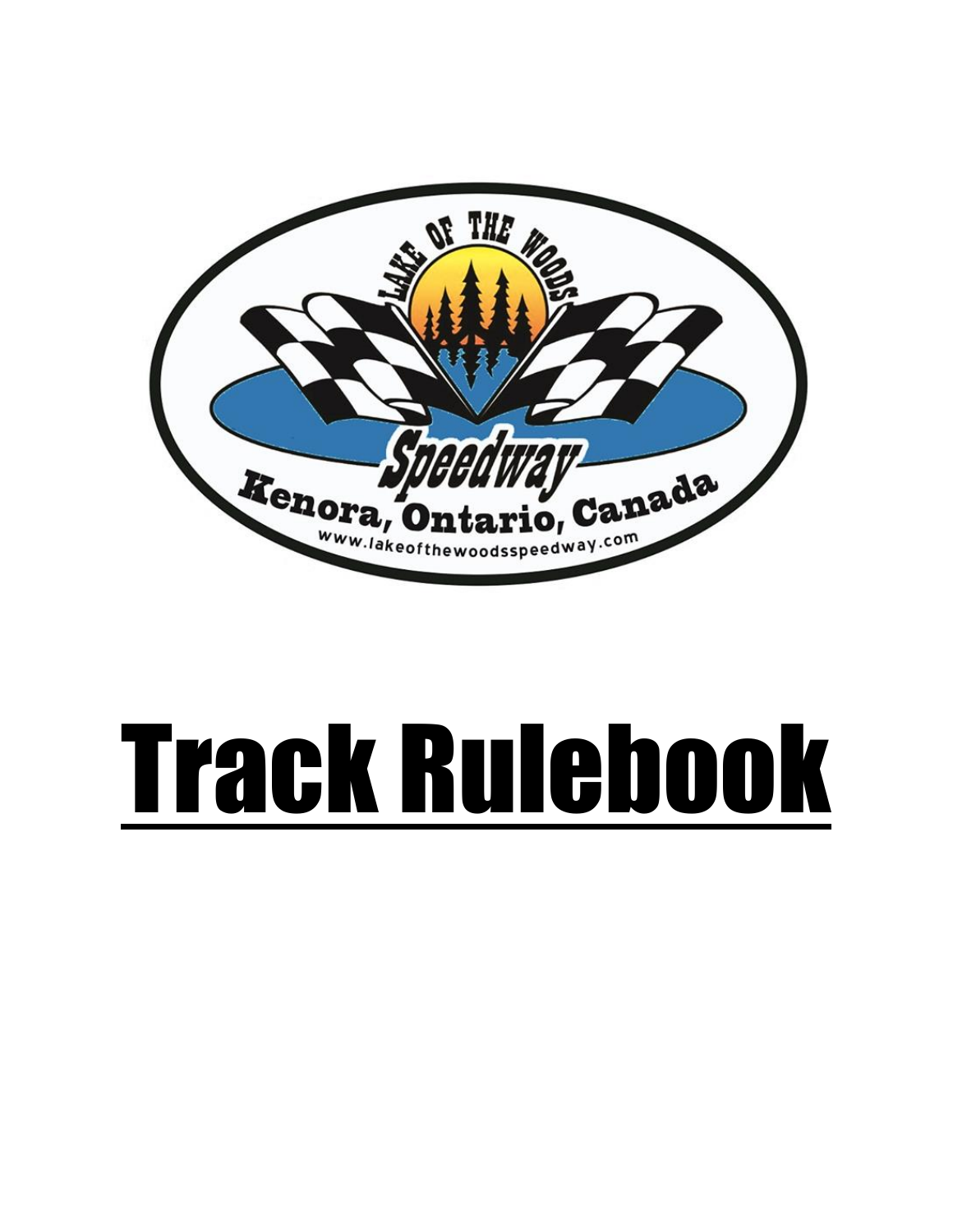# **Rule Book Disclaimer**

The following rules shall govern racing events held under the direction of Kenora Motorsports Entertainment Ltd. The rules and/or regulations set forth herein are designed to provide the orderly conduct of racing events, and to establish minimum acceptable requirements for such events. These rules shall govern the condition of all events, and by participation in these events, all participants are deemed to have complied with these rules.

## NO EXPRESSED OR IMPLIED WARRANTY OF SAFETY SHALL RESULT FROM PUBLICATIONS OF, OR COMPLIANCE WITH THESE RULES AND/OR REGULATIONS.

They are intended as a guide for the conduct of the sport and are in no way a guarantee against injury or death to a participant, spectator or official. The following rules do not supersede or negate any sanctioning body rules that Kenora Motorsports Entertainment Ltd. contracts with.

The Race Director shall be empowered to permit minor deviation from any of the specifications herein or impose any further restrictions that in his/her opinion do not alter the minimum acceptable requirements.

# NO EXPRESSED OR IMPLIED WARRANTY OF SAFETY SHALL RESULT FROM SUCH ALTERATIONS OF SPECIFICATIONS.

Any interpretation of, or deviation from these rules is left to the discretion of the officials.

# **Their decision is final.**

### \*\*\*\*\*\*\*\*\*\*\*\*\*\*\*\*\*\*\*\*\*\*\*\*\*\*\*\*\*\*\*\*\*\*\*\*\*\*\*\*\*\*\*\*\*\*\*\*\*\*\*\*\*\*\*\*\*\*\*\*\*\*\*\*\*\*\*\*\*\*\*\*

Reminder: The flagman and all other Association officials are neutral. Not every decision made is to the liking of every driver, pitman, owner, or racing fan, but as in all sports, the decisions are final.

\*\*\*\*\*\*\*\*\*\*\*\*\*\*\*\*\*\*\*\*\*\*\*\*\*\*\*\*\*\*\*\*\*\*\*\*\*\*\*\*\*\*\*\*\*\*\*\*\*\*\*\*\*\*\*\*\*\*\*\*\*\*\*\*\*\*\*\*\*\*\*\*

## **Mission Statement**

Kenora Motorsports Entertainment Ltd. and Lake of the Woods Speedway's purpose is to provide quality family entertainment through the sport of racing. It promotes community connections throughout the region including advertising opportunities for business.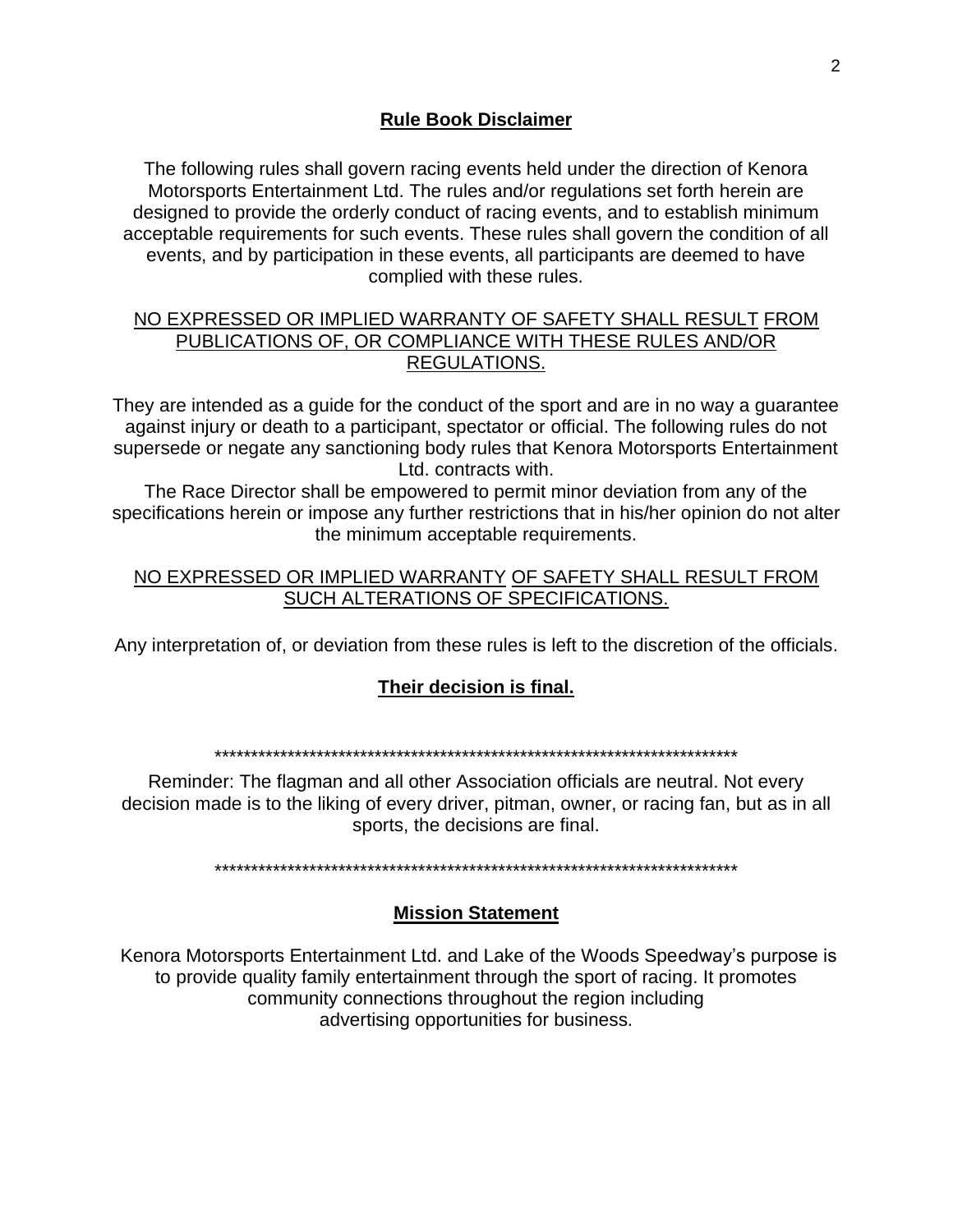# **1.0 Requirements for Participation**

1.1 - All Drivers are required to pay an entry fee determined by the Board of Directors on a year by year basis.

1.2 - All people entering the pits for the duration of the program must pay a fee determined by the Board of Directors on a year by year basis.

# **2.0 Pit Passes**

2.1 - Anyone entering the pits must sign a waiver and obtain a Pit Pass before entering the Pit Area. Parents or guardians must sign a release for anyone under 18 years of age. No one under the age of 12 may be in the pits once the racing program has begun.

2.2 - All persons must have a wristband visible. If there is no wristband, the person will be removed immediately from the premises.

2.3 - Pit passes are non-refundable.

# **3.0 Pit Area Regulations**

3.1 - Only tow vehicles, stock cars, trailers, authorized vehicles and pace vehicles are allowed in the Pit Area.

3.2 - Pits gate opens two hours before scheduled Hot Laps.

3.3 - Drivers and Pit Crews will remain close to their cars and keep them ready to line up when called.

3.4 - Restitution for any deliberate damage done to any part of the Lake of the Woods Speedway Property will be the responsibility of the owner/operator causing the damage. Suspensions may be enforced in the event of damages.

3.5 - The use of any intoxicating beverages or illegal drugs in the Pit Area during racing events is forbidden. The penalty will be suspension of Driver, and/or Pit Crew for a minimum one week (i.e. one racing date). There will be no exceptions.

3.6 - Driving operating their vehicles within the Pit Area must exercise due care and caution when doing so. Any hot-rodding, wheel spinning, and any other behavior which endangers others, is forbidden. Pit Stewards have the authority to issue minimum one-week suspensions for any such infractions.

3.7 - Race participants towing or hauling race cars within the Pit Area must do so in a safe and orderly manner.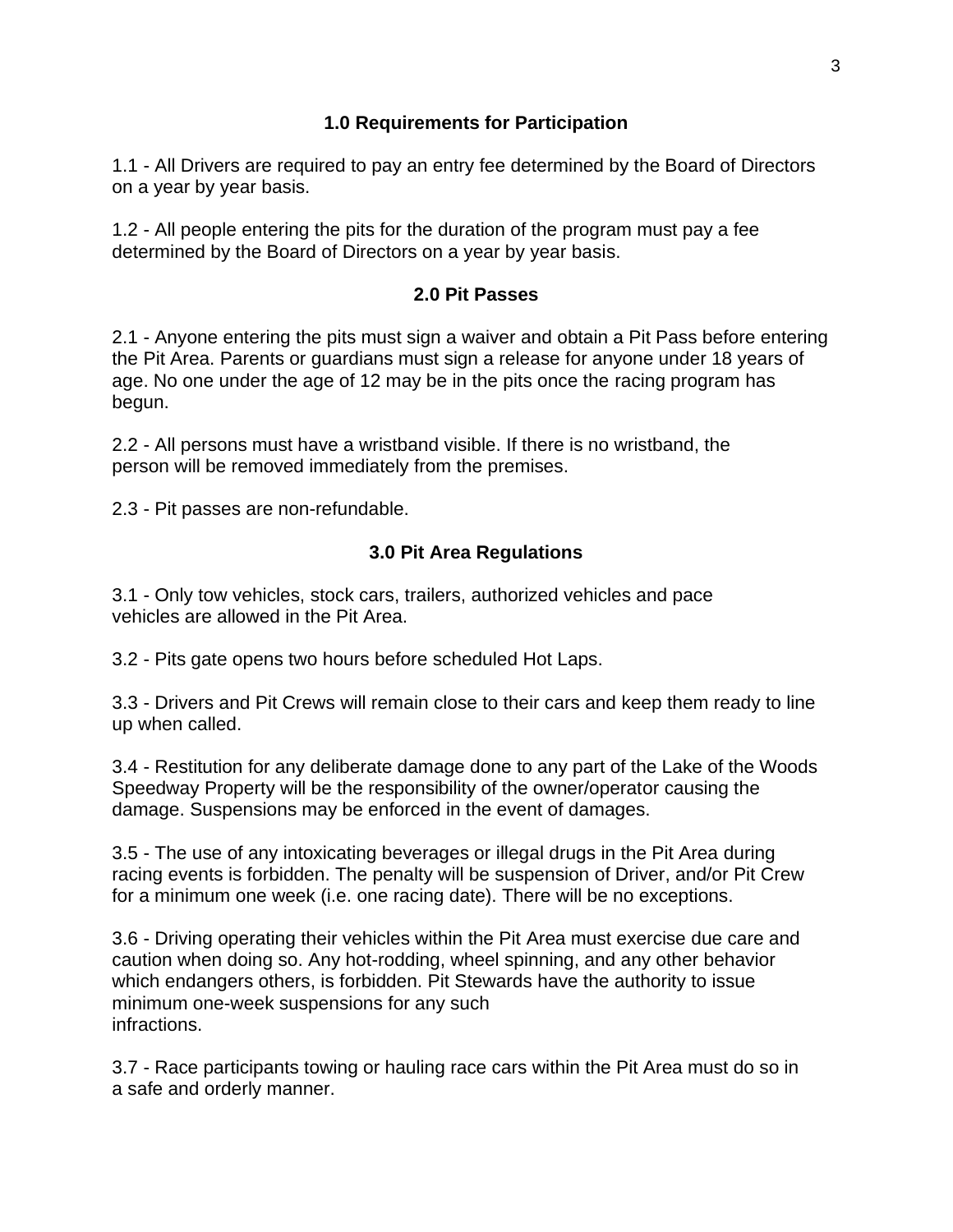3.8 - Any race participant who perpetrates a fight in the Pit Area or Racetrack premises may be suspended from all events for a minimum of thirty days (i.e. four race dates). The associated racing team may forfeit all points accumulated to that date as well as any prize money won at the event.

3.9 - Any race driver who gets out of his/her car, and threatens or assaults any official in any way, including abusive or improper language, may be suspended for a minimum of thirty days (i.e. four race dates). The race driver is responsible for the actions of the pit crew in every aspect and is the sole spokesman for the racing team in any discussion with Pit Stewards, Flagmen, or any other Officials representing the Board.

3.10 - Drivers and Pit Crew are to maintain a level of professionalism throughout the course of the race program.

3.11 - Volunteer/Staff protection: Abuse, verbal, or physical, to volunteers/staff (i.e. pit/grandstand cashiers, lap counters, etc.), will NOT be tolerated and suspensions will be incurred if there is a problem.

3.12 - Officials' decisions are FINAL. The flagman has the right not to answer any irrational behaviour made by drivers, fans, or otherwise. He/She shall answer to anyone who may have a question of relevance at the next pit meeting.

## **4.0 General Requirements for Racing Cars**

4.1 - All cars must be visible. Use of bright colours and graphics are **highly recommended**

4.2 - Cars are expected to look clean and sporty at the start of the event, and a reasonable effort to maintain this image is expected of all racing teams for the benefit of sponsors, and racing fans alike.

4.3 - The Board of Directors may order any car checked for compliances within prescribed rules, if the request does not have a conflict of interest.

## **5.0 Pre-Racing Regulations**

5.1 - Drivers may drive and/or qualify only one car in each class.

5.2 - A suspended driver cannot race during the suspension. A suspended driver cannot accumulate points during a suspension.

5.3 - All cars must participate in packing the track prior to the start of the racing events, or when required to do so during the race program. Any offenders will be subject to disciplinary action by the Pit Stewards or the Association Executive. Any offender will automatically be penalized and will go tailback in the next heat, consolation and/or feature.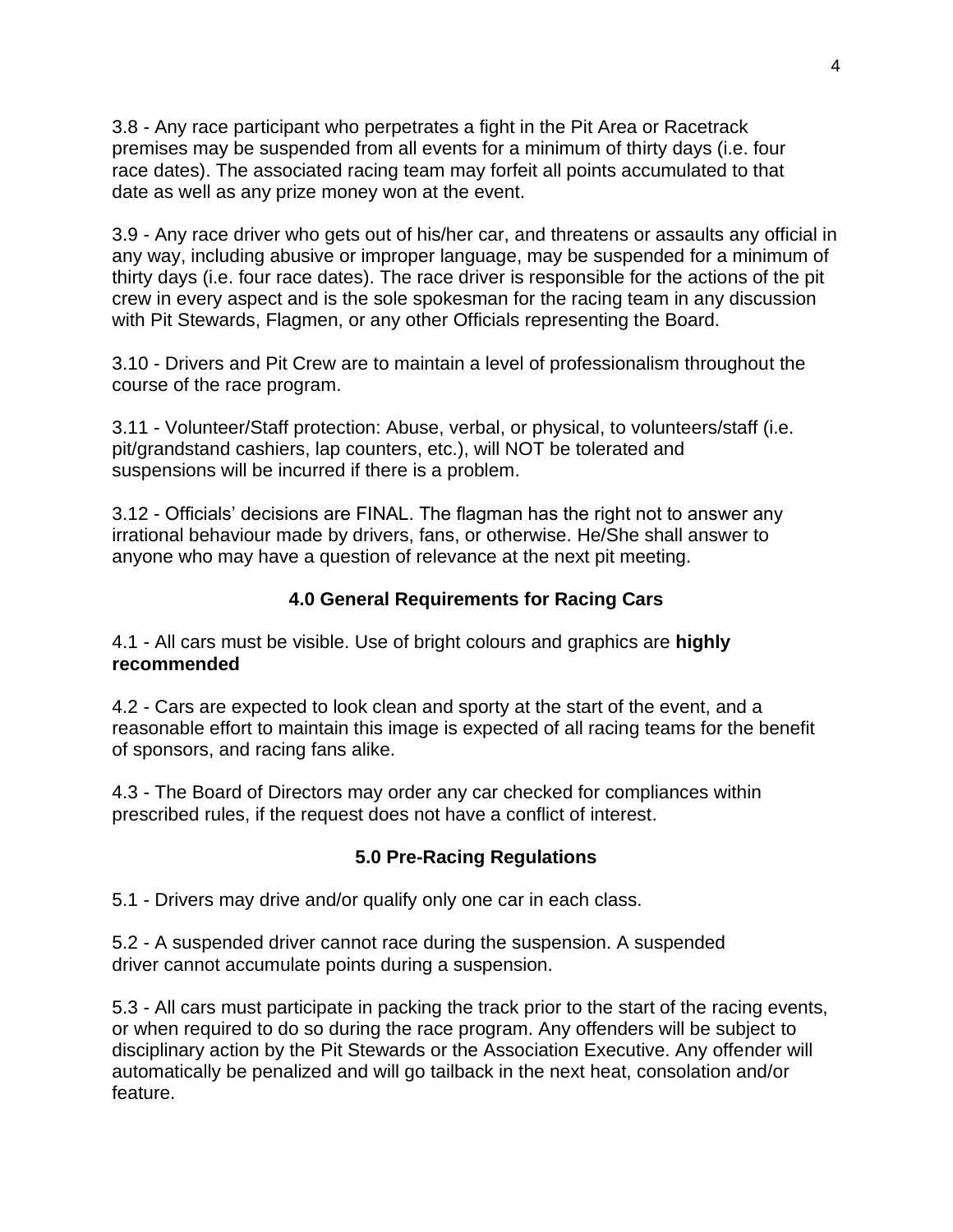5.4 - Entry fees are non-refundable, once the event has started.

5.5 - Any race participant arriving at the track after draw cut off time will start at the back of a heat.

5.6 - Any new driver racing in a class for the first time will start in accordance with the line up being used. Discretion will be exercised.

5.7 - In the event of having sixteen or more cars in a B-Main, the race may be divided into two separate races at the discretion of lineup officials.

5.8 - A car entering the track on the parade lap will start at the rear of the field regardless of its qualifying position.

# **6.0 Flags and Their Meaning**

6.1 - **GREEN** - Go. The race is underway.

6.2 - **YELLOW** - Caution. Stay in position. Line up in single file until told proper lineup from Race Official

6.3 - **RED** - Stop. Danger on the track.

6.4 - **BLUE WITH YELLOW STRIPE**- Hold Your Line - You are being lapped by faster cars.

- 6.5 **BLACK** Disqualification. Get off the track as you have been disqualified for mechanical shortcomings of the car or a rule violation.
- 6.6 WHITE- One lap remaining in the race for the leader.
- 6.7 **CHECKERED** The Winner is declared and the race is complete.
- 6.8 **BLACK FLAG WITH ORANGE CIRCLE** Mechanical Issue, Please Leave Track.
- 6.9 Failure to comply with the flag signals may result in suspension of a Driver. Decisions of the flagman or Association Officials are final.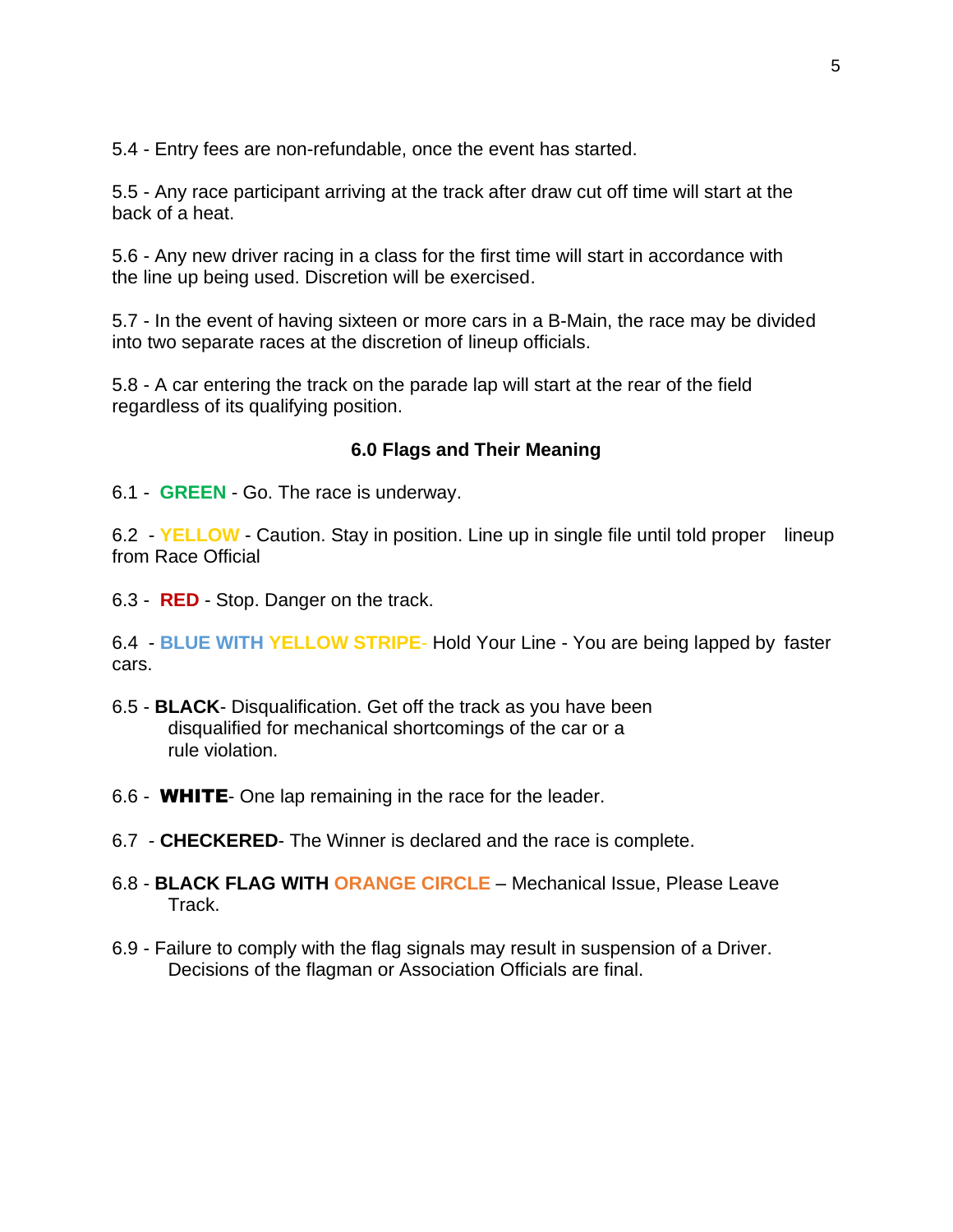7.1 - All Drivers must wear racing uniforms that are SFI approved.

7.2 - No driver may enter his/her racecar onto the track without being full strapped in wearing all safety equipment. The car will be kicked off the track immediately, if there is no compliance, disciplinary actions will be issued by officials.

7.3 - Any driver causing a restart will go to the back of the field.

7.4 - On a restart – cars will line up in the Delaware Restart: lead car in front – 2nd place car has choice of inside or outside and remainder of field will be double file with the fourth place car always started inside.

7.5 Unless three restarts have occurred consecutively or three quarters of the race has been completed, then cars will be required to line up in single file.

7.5 - Anyone judged to have **deliberately** pushed or bumped another car off the track may be disqualified from that race.

7.6 - In the event of a crash on the white flag lap during a heat race, the race will be completed under the yellow and checkered flag. Yellow flag rules apply. In a feature race there will be one attempt at a green-white checkered finish with discretion from the flagman.

7.7 - There will be no repair work done on the track under any circumstances. In the event of a crash, the YELLOW or RED flag will be dropped. Any car going to do repair work will go tailback upon returning. Officials reserve the right in inspect a car for possible damage during any caution or red.

7.8 - On a weekly race night, during the feature races, He/she will be given 2 pace laps to return to the track after the lineup is set and must start at the rear of the field. Repairs are allowed in the heats, but once the lineup is set, the race will start.

7.9 - Anyone disputing the restart lineup may be moved to the back of the field.

7.10 - Any driver deemed to have jumped the start will be **First Offence** *- Issued a Warning (A caution may restart the race)* **Second Offence** - *Back 1 Position on a restart or 1 Pay Position* **Third Offence** – *Put to Tail on a restart or Start Pay Only* **Fourth Offence** *– Disqualified from Race*

7.11 - Who is responsible for a caution will be determined by the Track Official and the Flagman. If neither had seen the incident, a no fault caution is issued. If it is thought that both or more drivers are at fault, then all responsible drivers will move to the back. Any single fault will move to the back. This shall include the first caution of any race.